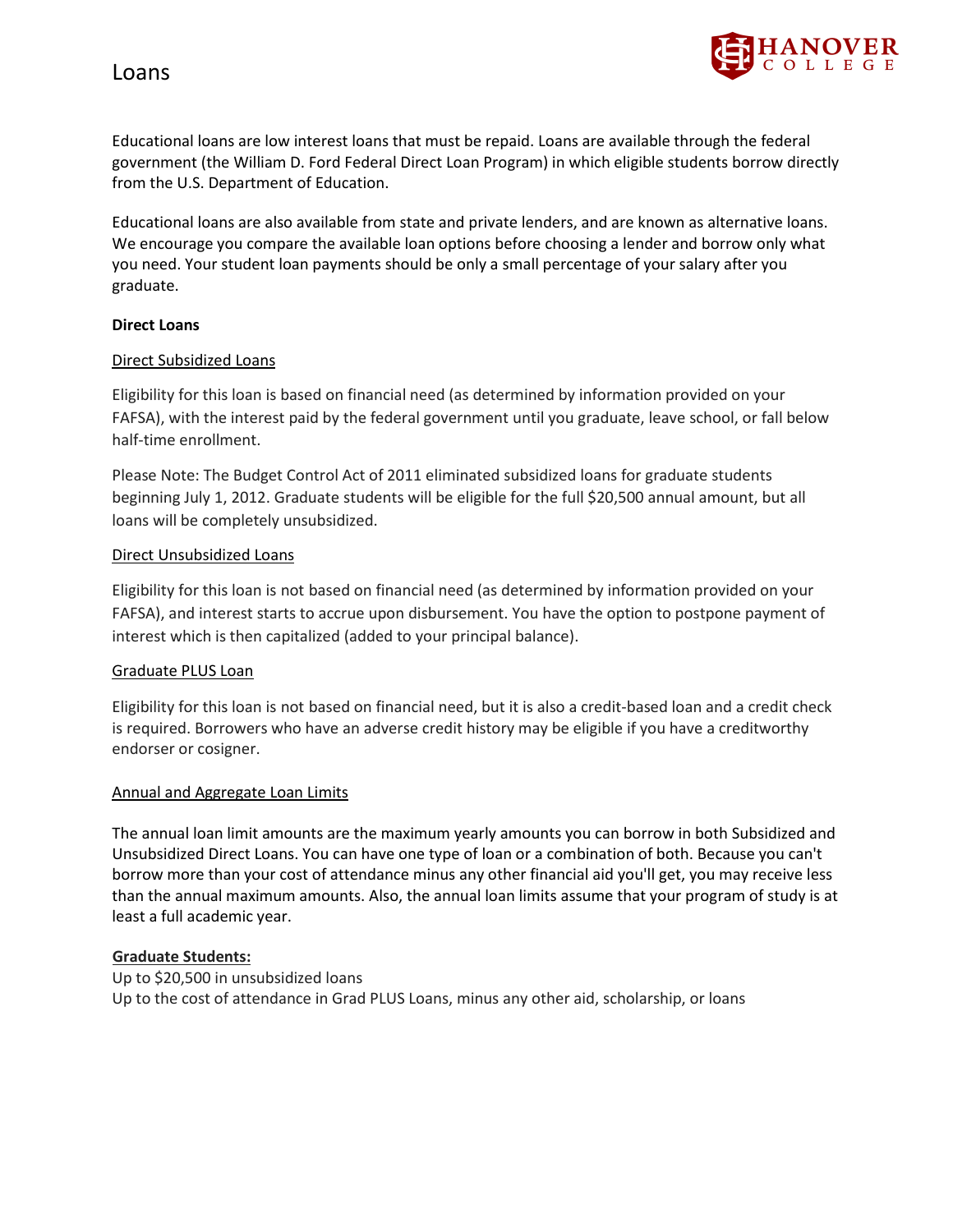# Loan Fees and Interest Rates

If you receive a federal student loan (Direct Loan), you will be required to repay that loan with interest. The interest rate for a Direct Loan is fixed, based on the type of loan, either Direct Unsubsidized or Direct PLUS.

Most federal student loans have loan fees that are a percentage of the total loan amount. The loan fee is deducted proportionately from each loan disbursement you receive. This means the money you receive will be less than the amount you actually borrow.

You are responsible for repaying the entire amount you borrowed and not just the amount you received.

# Master Promissory Note (MPN)

You must sign a Direct Loan Master Promissory Note. This will be the only promissory note you will have to sign as long as you continue to attend Baylor. Your FSA ID is required in order to eSign. Go to **[studentaid.gov](https://studentaid.gov/)** and log in with your FSA ID to sign the MPN.

## Right to Decline Loans

You have the right to decline any financial aid that you are offered. You have a number of rights and responsibilities pertaining to borrowing student loans.

# Entrance Counseling

Complete Direct Loan entrance counseling is available one time after you have been offered a Direct Subsidized or Unsubsidized Loan and accepted the offer. Go to **[studentaid.gov](https://studentaid.gov/)** and sign in with your FSA ID to complete entrance counseling.

## Exit Counseling

Exit counseling is required when you cease to be enrolled at least half-time. If you drop below half-time hours, withdraw, graduate, or stop attending, you are required to complete exit counseling by logging in with your FSA ID at **[studentaid.gov](https://studentaid.gov/)**. This applies for borrowers under the Federal Perkins Loan Program, William D. Ford Federal Direct Student Loan Program, and under the Federal Stafford Loan Program

## Repayment

When you receive your first Direct Loan, you will be contacted by the servicer for that loan (you repay your loan to the loan servicer). Your loan servicer will provide regular updates on the status of your Direct Loan, and any additional Direct Loans that you receive. If you are not sure who your loan servicer is, you can look it up on nslds.ed.gov.

After you graduate, leave school, or drop below half-time enrollment, you will have a six-month grace period before you begin repayment.

You do not have to make payments during the grace period (unless you choose to) but the interest will be added (capitalized) to the principal amount of your loan when the grace period ends. During this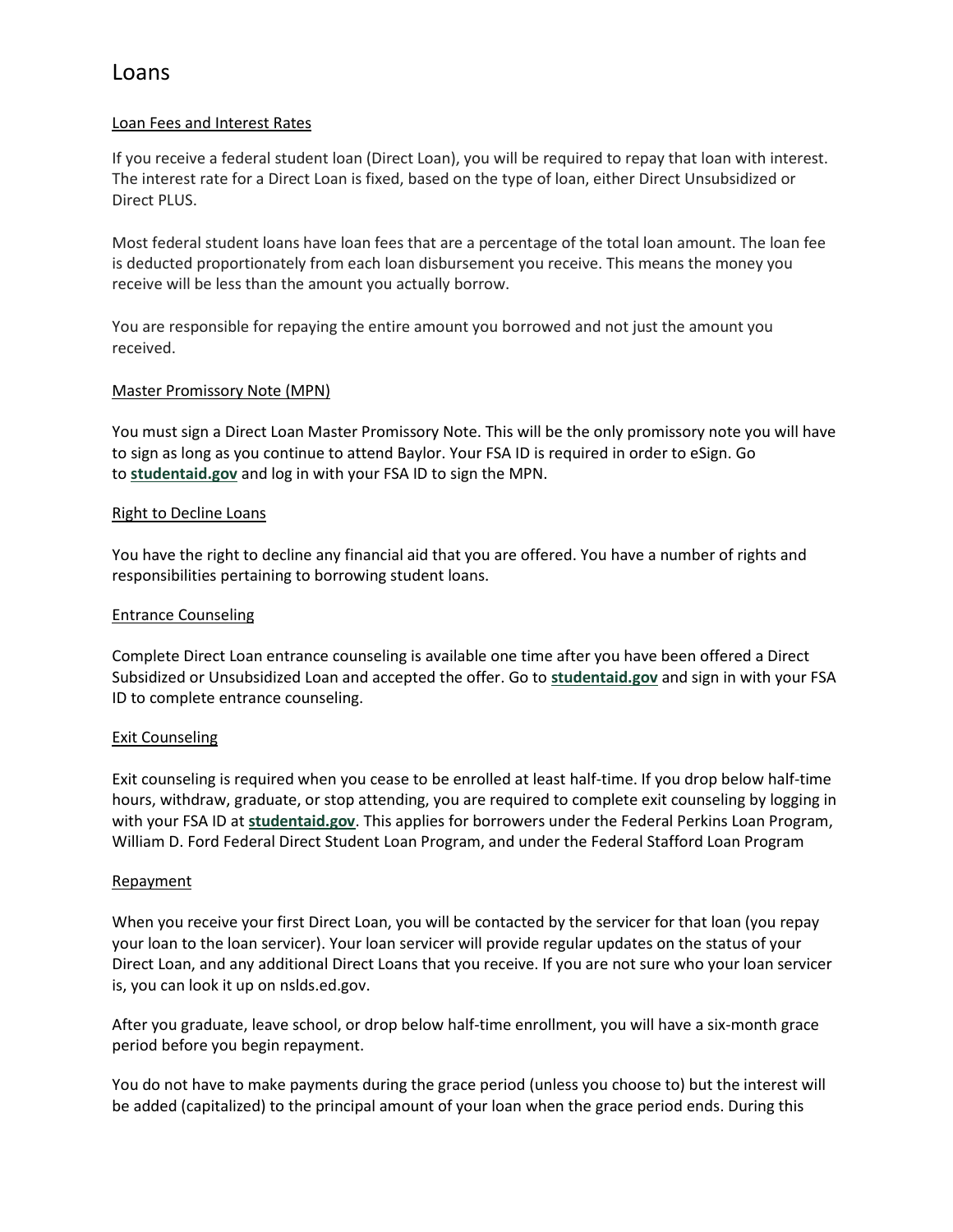period, you'll receive repayment information from your loan servicer, and you'll be notified of your first payment due date. Payments are usually due monthly.

# **Graduate PLUS Loans**

Direct Grad PLUS Loans are unsubsidized loans for graduate and professional students. Grad PLUS loans help pay for education expenses up to the cost of attendance minus all other financial assistance. Interest is charged during all periods.

# Grad PLUS Application Process

First, complete the Free Application for Federal Student Aid (FAFSA). After you have received an award notification and decided that a Grad PLUS loan is the best fit for you, apply through the U.S. Department of Education by completing the following steps:

- Go to **[studentaid.gov](https://studentaid.gov/)**
- You will be asked to sign in with FSA ID.
- Select "Apply for a Direct Plus Loan".
- Choose the Grad PLUS loan type. Go through the application process (which includes a credit check) to confirm approval or denial of the loan.
- Choose a loan period. You should apply for the academic year, not one semester/quarter. You will have to repeat the application process (and possibly the credit check) if you apply for the fall only and later wish to apply for another semester/quarter.
- Specify a loan amount. If "maximum amount" is selected, we will process the loan for the maximum amount available (cost of attendance minus all other financial aid received.) We encourage you to review your expenses carefully and apply only for the amount necessary.
- If approved, first-time borrowers only must continue by choosing Complete Master Promissory Note. Repeat borrowers have completed the process.
- If denied, you will be presented with several options.
- The Department of Education will send a confirmation of denial to the Hanover College Office of Financial Aid and to you.

# Amount Available to Borrow

The limit on a Grad PLUS Loan is the student's cost of attendance minus any other financial aid received. You apply for the academic year (fall/spring/summer semesters). Origination fees and interest rates are reviewed and announced by the Department of Education each year. You will receive a statement specific to your loan before your loan is disbursed.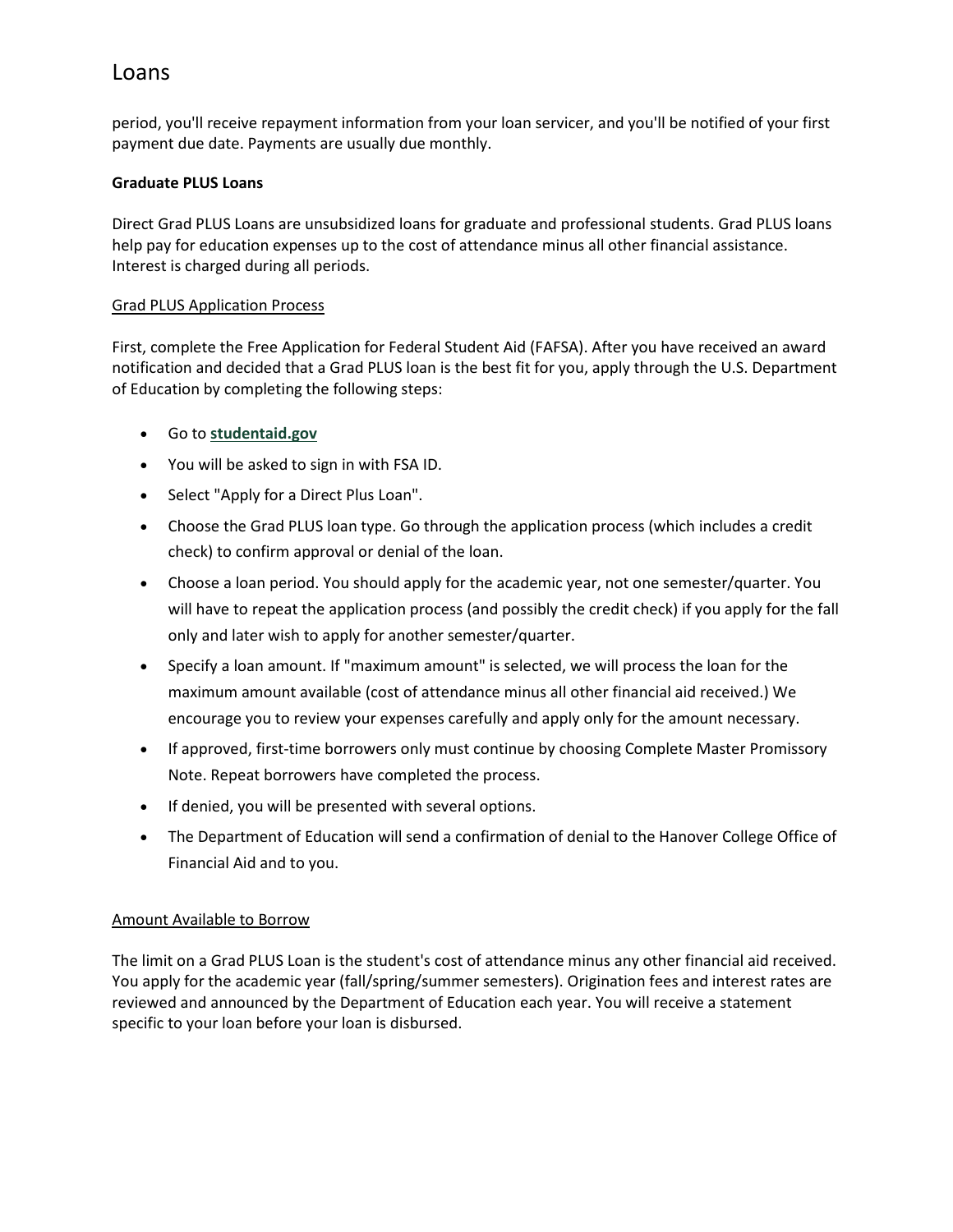# Credit Eligibility

Federal regulations define credit eligibility for a Grad PLUS Loan as having no "adverse credit." This term normally means that the applicant has no debt repayment account that is 90 days or more delinquent, has not had any debt discharged in bankruptcy in the last 5 years, and has not been in default on any debt (no foreclosure, tax lien, repossession, wage garnishment, or write-off) in the last 5 years. An applicant will be determined to have an adverse credit history if the total combined outstanding balance of the debts, including debts in collection or charged off during the two years preceding the date of the credit report, is greater than \$2,085.

# Next Steps for Approved Loans

All first-time borrowers must complete the Master Promissory Note (MPN) and Grad PLUS borrowers must also complete entrance counseling at **[studentaid.gov](https://studentaid.gov/)**. If the Department of Education approves your loan, the Department of Education will notify Hanover College and will send the loan funds to the school shortly before each semester begins. The funds will first be applied to tuition, fees, and other school charges. If any loan funds remain, they will be disbursed based on your authorization and preference. Grad PLUS Loans require the student be enrolled in at least half-time hours.

# Next Steps for Denied Grad PLUS Borrowers

If you are denied a Grad PLUS loan, you have the option to either appeal the decision, add an endorser, or pursue a private alternative loan. You appeal the decision directly to the Department of Education and might qualify for a loan without passing the credit check if you can demonstrate that extenuating circumstances exist. And endorser is a relative or friend who is able to pass the credit check and agrees to endorse the loan. An endorser promises to repay the loan if you fail to do so.

## Right to Decline

You have the right to decline any financial aid that you are offered. You have a number of rights and responsibilities pertaining to borrowing student loans.

## Entrance Counseling

Regular entrance counseling is required for all first-time Grad PLUS (graduate student) borrowers. Go to **[studentaid.gov](https://studentaid.gov/)** and log in with your FSA ID to complete entrance counseling.

## Exit Counseling

Exit counseling is required for student borrowers (Grad PLUS). Exit counseling is required when you drop below half-time hours, withdraw, graduate, or stop attending. You are required to complete exit counseling by logging in with your FSA ID at **[studentaid.gov](https://studentaid.gov/)**.

## Repayment

There is no grace period for a Direct Grad PLUS Loan. You must separately request each deferment period. Generally, you will have from 10 to 25 years to repay your loan, depending on the repayment plan that you choose. The loan servicer will notify you of the date your first payment is due. If you do not choose a repayment plan, you will be placed on the standard plan, with fixed monthly payments for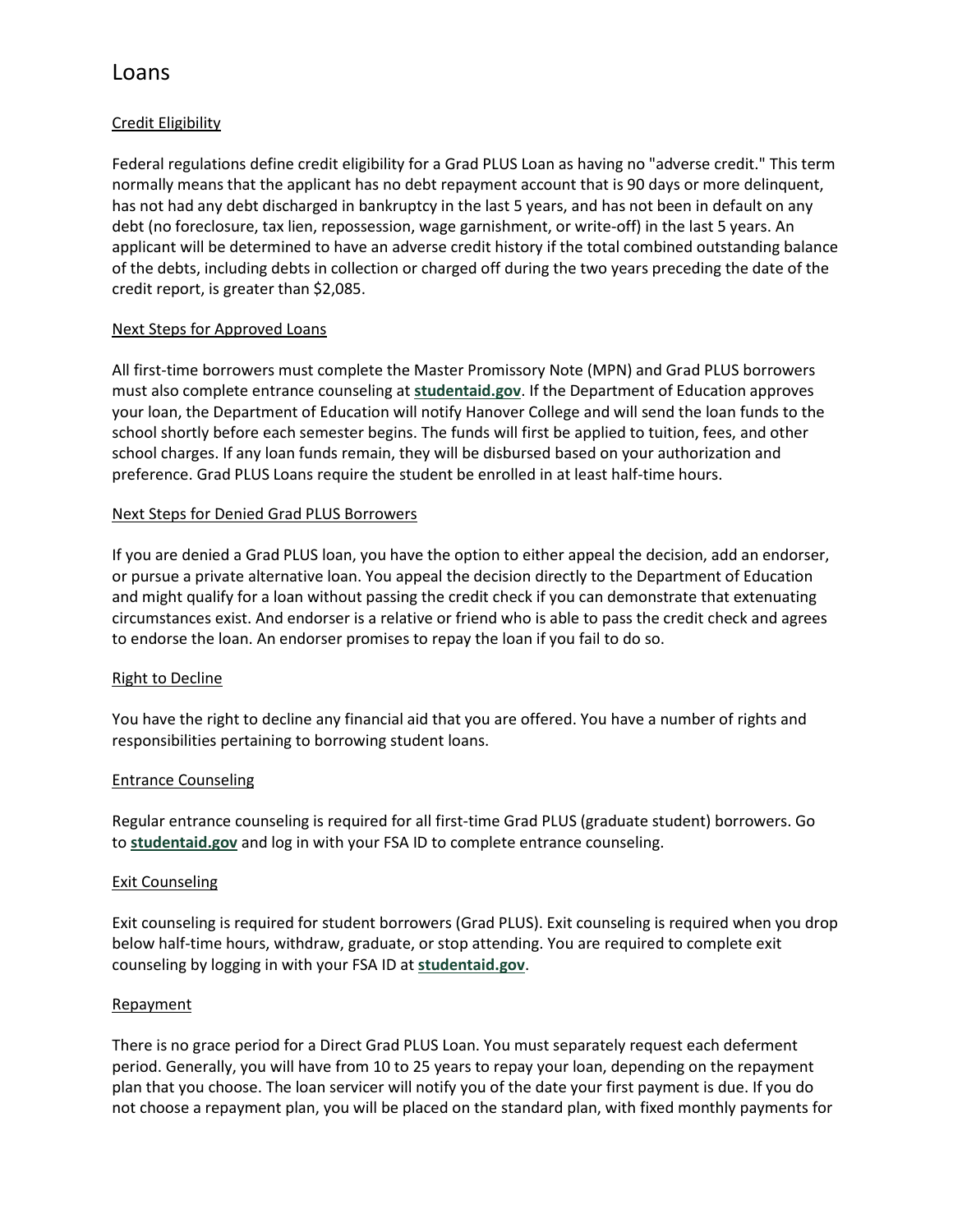up to 10 years. You can change repayment plans at any time by contacting your loan servicer. More detailed information about all repayment plans is available at **[studentaid.gov](https://studentaid.gov/)**.

## **Alternative / Private Student Loans**

Alternative Education Loans, also known as Private Education Loans, help bridge the gap between the actual cost of your education and the limited amount the government allows you to borrow in its loan programs. Private loans are offered by private lenders and are not part of any federal financial aid program. Hanover College encourages students and their parents to utilize their federal loan eligibility before considering additional funding through private/alternative programs.

Eligibility for an Alternative / Private Loan

To be eligible, you must:

- •Be a U.S. citizen or permanent resident
- •Be at least 18 years of age
- •Must have a positive credit history and/or a creditworthy co-signer

Lenders may also stipulate other eligibility requirements.

#### •**Annual Loan Limits**

Minimum: Varies depending on the lender Maximum: Cost of education less any financial assistance received

### •**Interest Rate**

Interest rates are dependent on the credit worthiness of the borrower and co-signer.

#### •**Payment Terms**

You can defer your loan payments until six months after graduation or six months after you cease to be enrolled at least half time. The repayment period can typically range from 15 - 25 years depending on the amount owed.

#### •**Fees**

Fees are dependent on the credit worthiness of the borrower and co-signer.

# •**Disbursement of the Loan**

In most cases the funds will be disbursed to the school electronically (EFT). Proceeds will be applied to any outstanding educational charges including tuition, fees, etc. If the loan proceeds create a credit balance the borrower will need to contact the Business Office to receive a refund, to receive or to instruct them to return loan funds to the lender.